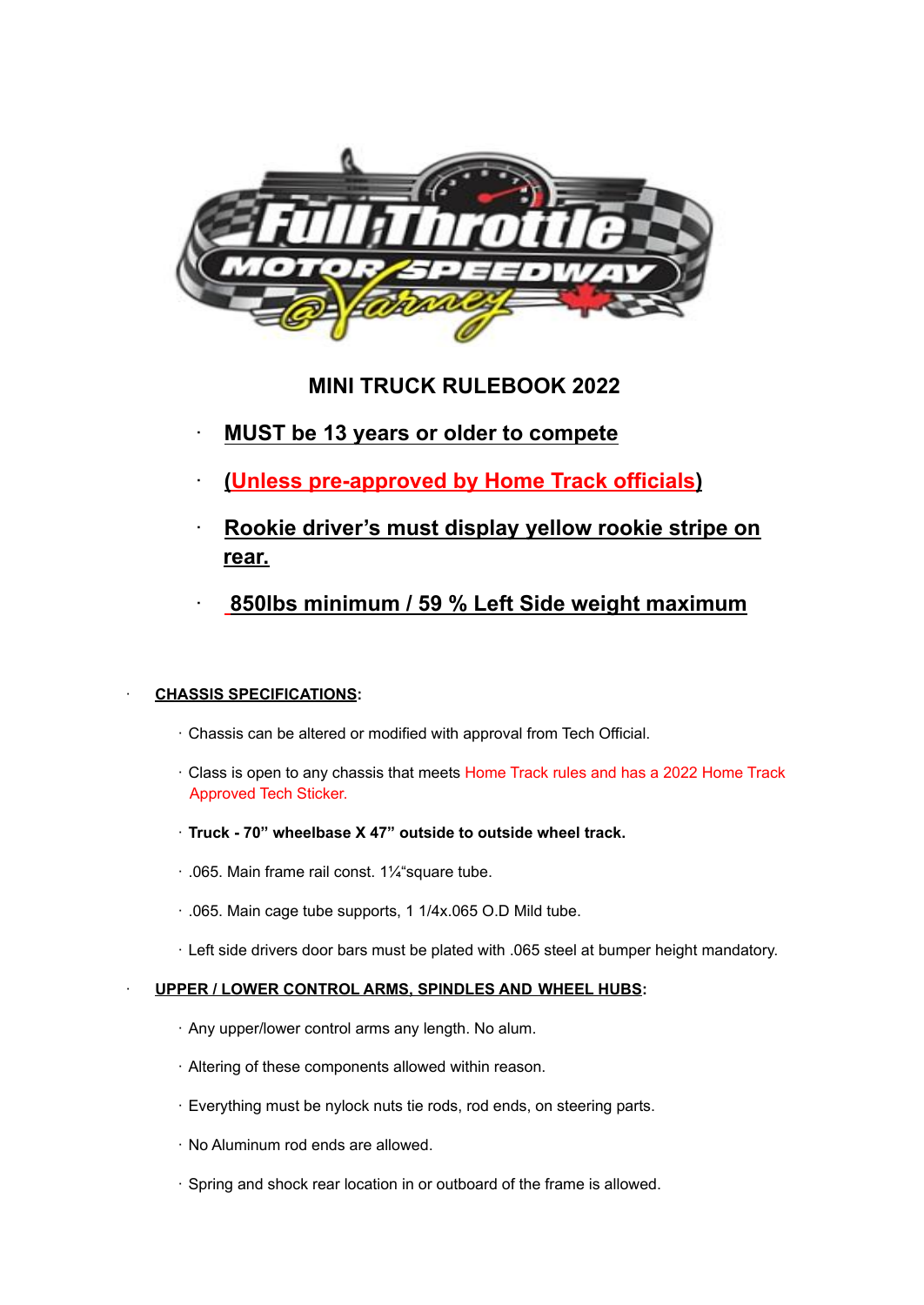· Spindle min. 3/4" shaft must be steel. No alum.

# · **SUSPENSION:**

- · Pro / AFCO / Carrera springs and shocks allowed.
- · One shock & spring per wheel**.**

Small steel body shocks only 1500 or 1600 series only

Bump Stops allowed

NO solid struts.

# · **SWAY BARS:**

- · Front sway bars are allowed. NOTE: It is not mandatory to run a front sway bar.
- · Rear sway bars are allowed.
- · Any size of bar is allowed.

# · **AIR DUCTING: For engine cooling only**

# · **REAR END:**

- · Wishbone one-piece solid with motor mounted to it with one or two steel rod ends on front.
- · Solid frame with motor mounted / Aluminum 4 link trailing arms allowed with steel rod end. (Must be approved)
- · Solid frame with motor mounted / trailing arms, truck arms design 2 steel rod ends.
- · Pan Hard Bar with frame slider and 2 steel rod ends 1/2" heim's

# · **MOTOR LOCATION:**

· Centre line of chassis, minimum 14" engine face to outside drivers side frame rail. (Left side)

# · **FLOOR PAN:**

- · Full steel 22-gauge firewall behind driver's seat and up right side to side mandatory.
- · No floor and/or belly pans allowed behind rear firewall.
- · All Trucks must have .100 steel floor plate or alum. 3/16 bolted in under driver's seat **(MANDATORY)**
- · alum. 1/8" floor plate allowed to be bolted in foot box area ahead of drivers seat. **FIREWALL:**
- · Firewall must be steel 22-gauge steel or .40 aluminum with mud flap or rubber backing of some sort in chain area and go full width of cage behind driver to upright cage post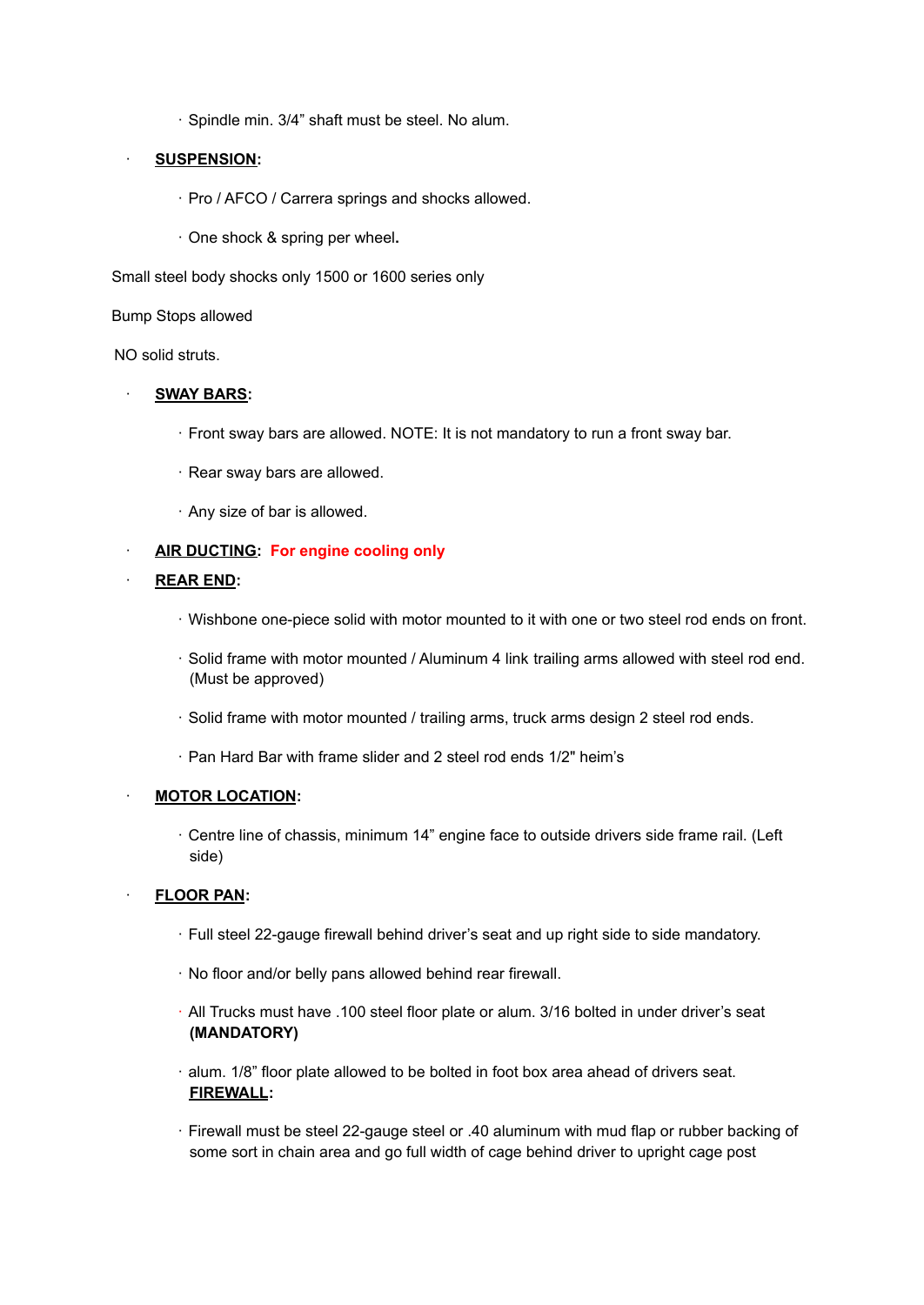· No ducting through firewall is allowed

## · **GROUND CLEARANCE:**

· Bottom of chassis to ground must be a minimum of 2" with driver in measured at rocker panel on main frame rail on both sides. Front Body nose and rockers min. of 1"

## · **WHEEL BASE:**

· **Wheelbase must be 70"** a minimum of 69 ½" and a maximum of 70 ½". **- But only ½"between both sides max**.

# · **TREAD WIDTH:**

· **Maximum tread width of 47" (MAX**) **measured from outside-to-outside face of tires at spindle height.**

# · **WHEELS / TIRES:**

- · Wheels must be aluminum approved racing wheel (example: Douglas).125 min. Thick.
- · Only one size wheel will be allowed. 8" dia. X 6" width. All 4 wheels must have same offset of 3 ½" backsides.
- · Only three tires will be allowed: 15" x 8" x 7**" (American Racer. M-32 or M33) or (Hoosier tire MC – 780)**
- · Tires must be racing slick and must be approved

## · **STEERING:**

- · Quick release mechanism is mandatory. (Must be tight).
- · Rack & Pinion steering is permitted. PT# ARC SC 1200 or EMPI 00-3147-7 or replacement.
- · Universal joint allowed on steering shaft.
- · Front or rear steer allowed. (Steering components must be covered from driver's leg area)

## · **STEERING SHAFT SPECIFICATIONS:**

- · Solid .625 (5/8") diameter cold rolled steel.
- · Hollow .750 (3/4") .070 wall d.o.m. tube.
- · Recommend collapsible steering column.

## · **SEATS:**

- · High back aluminum racing seat to top of helmet with left and right head supports is mandatory.
- · Seat must be bolted in four places with minimum of 5/16" diameter Grade 8 bolts.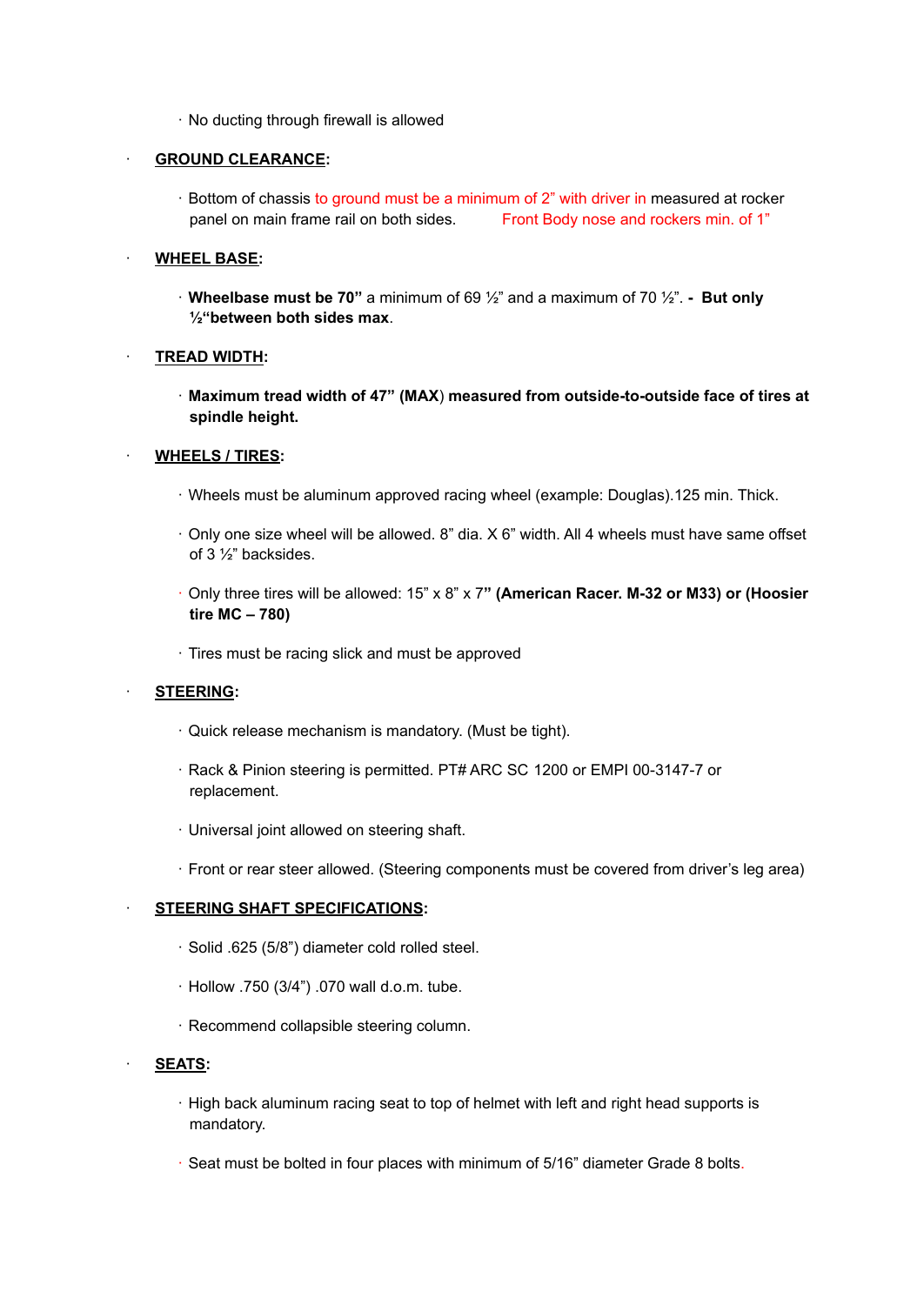- $\cdot$  The seat must be located a minimum of 8  $\frac{1}{4}$ " from outside of left frame rail to the narrowest part of the seat. (Where side of seat meets back of seat)
- · Driver's Helmet when belted in properly must be 1" below top halo on roll cage (Mandatory)

#### · **FUEL CELLS:**

- · Fuel cells are mandatory.1 Gallon or 1 ½ gallon.
- · Fuel cells must be a plastic or bladder type.
- · Fuel lines must be installed in a safe manner.
- · No fuel cooling devices are allowed. Example: Ice canisters.
- · Must be behind rear axle.

#### · **WEIGHT:**

**Mini Trucks must have a minimum weight of 850lbs with the driver after race completion as raced.**

- · **Maximum left side weight is 59%** of total weight with the driver.
- · Lead Weight requires 2 bolts per pc. connected to frame rail or welded in bracket.
- · **DO NOT BOLT TO TIN FLOOR- MUST BE BETWEEN FRONT AND REAR WHEEL BASE.**

## · **BATTERY:**

· Battery must be located behind firewall and securely fastened.

## · **CLUTCH:**

- · Dry type engine mounted clutch is mandatory.
- · No transmission gearbox or other device which permits a change of gear sprocket ratio while vehicle is in motion is allowed.
- · Torque converters are not allowed.
- · Disc type clutches allowed. 4 Disc max:
- · Hortsman Redhawk Clutch or Jammer.
- · No direct drives allowed.
- · Crank shaft can be no more than 7" LONG.
- · Adjustable type clutch only.
- · Old style clutches are still allowed. (Noram)
- · No weight can be added or subtracted from clutch assembly from stock production.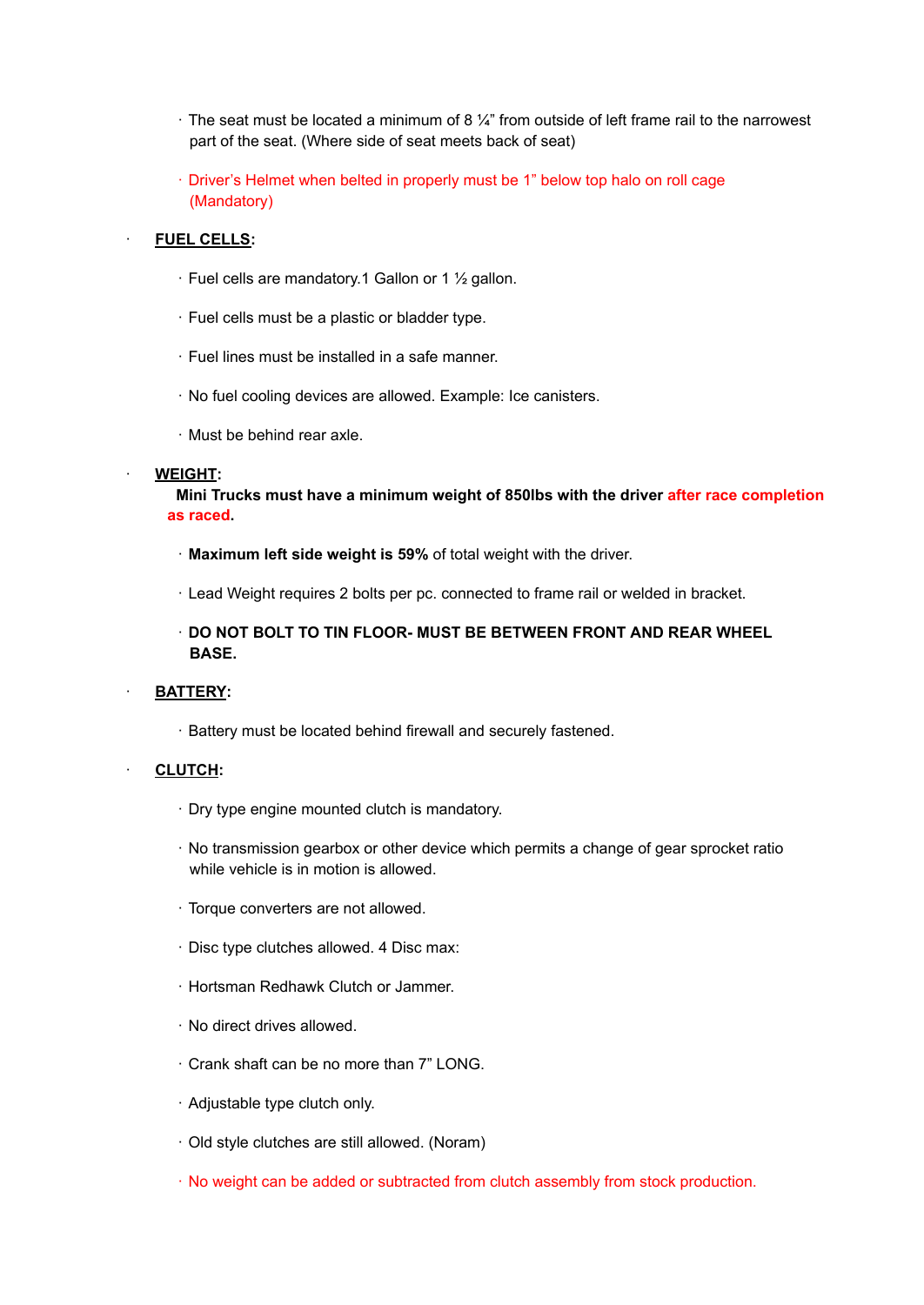· **CHAIN: #35 size Max. (Chain Guides strongly recommended)**

# · **BRAKES:**

- · Hydraulic brakes only. (No scrubs or band type brakes allowed).
- · All brake systems must be in good working order.
- · Front and rear brakes are allowed, only one master cylinders allowed.
- · All bolt-on brake components must be cotter keyed for safety. (Not rear brake rotor)

# · **KILL SWITCHES:**

- · Trucks must have a kill switch located on the left side of the dash panel with a maximum of 7 ½" from door bar.
- · Key Ignition, on dash allowed without push start.

# · **REAR AXLE:**

- · Rear axle dimension must be 1 1/4" diameter maximum .no longer than 44'.
- · **No floater hubs on drive hub**. They will be allowed on gear and brake hubs.
- · Axle must have safety clips and both keys in drive hubs on each end to prevent hubs from coming off or slipping
- · No titanium or aluminum axles allowed. **No ceramic bearings allowed**.

# · **SAFETY BELTS:**

- · All trucks must have a 3" or 2" wide 5-point harness.
- · Harness cannot be cut in any place.
- · Any belts in question will not be allowed.
- · All belts must be 3 years old or newer.

## · **WINDOW NETS:**

- · All trucks must have a window net located on driver's side.
- · Minimum window net size as 14" x 12".
- · Window net must be removable for safety crew to have access.
- · Right side window allowed. Must be removable from outside with no tools, or with finger pull holes.

# · **SAFTEY HELMET and APPAREL:**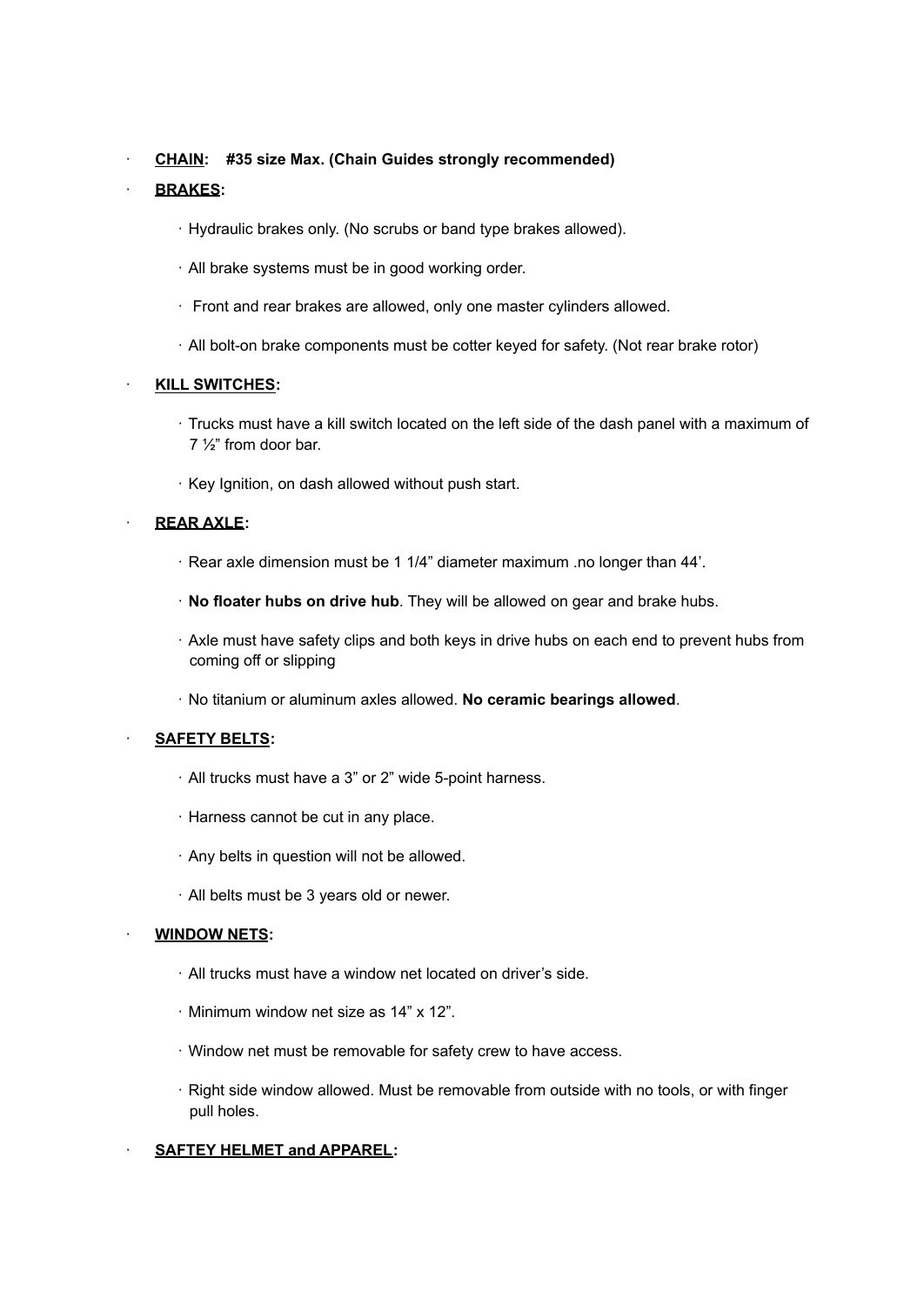- · HELMET Minimum Snell rated full-face helmet with eye shield required.
- (SA2015 or newer mandatory)
- · DRIVER SUIT 1 or 2-piece, full body, single layer Proban or Nomex required.
- (SFI rating mandatory) ABSOLUTELY NO NYLON OR OTHER FLAMMABLE MATERIAL
- · FOOTWEAR Full leather upper shoe or Nomex shoe required
- BALACLAVA Nomex balaclava strongly recommended
- · Right &left head supports MANDATORY
- · GLOVES Single layer Nomex glove or full leather glove MANDITORY
- · **HEAD and NECK RESTRAINTS - (MANDATORY FOR 2022)** If running head and neck restraints - (HANS) or (ZAMP) is worn, you still need left and right-side head support.

# · **NO TWO-WAY RADIOS ALLOWED**

## · **BODY DIMENSIONS:**

- · Body must be fiberglass body unaltered from original body.
- · Roof hatch must be fastened at rear to keep closed while racing.
- · Exterior scrub rails. Can be inside body or outside body lexan "V" type 11/4" sticking
- · Door panels
- · (No hood pins or Dsuz fasteners allowed sticking out of the side of the body, (cut- tires).
- · Rear spoiler optional
- $\cdot$  .5 4" dim., holes in top of rear bumper fiberglass allowed for hot air to get out or Rear cover can be open for better cooling.
- · **BUMPER BAR: Max tube size 1"x .095 1- Rear, 2-Front. No external bars, Bottom of rear bumper –No higher than 13" from ground.**

## · **NUMBERS:**

- · Numbers must be located on both door panels and on roof hatch.
- · Numbers on door must be **14 ½" high. minimum**
- · Numbers on roof must be a minimum of 12" high.
- · Numbers must be easily read from scoring tower.
- · Numbers must be easy to read from the flag stand**. Make as big as possible**.

## · **MIRRORS:**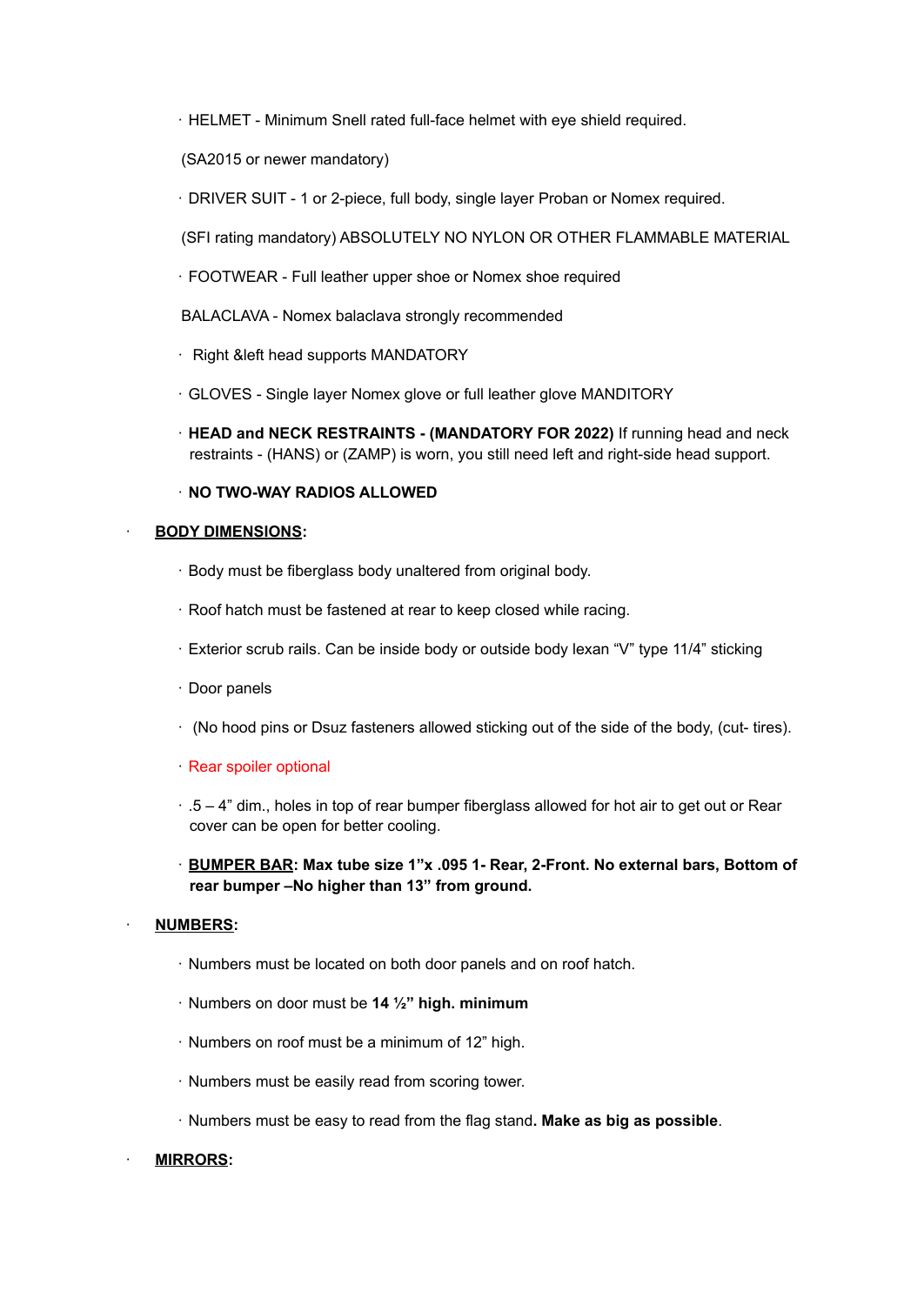- $\cdot$  Only approved mirrors will be allowed. Maximum size of mirrors is 4" x 8" or 32 sq. inches.
- · Inside cab, upper right side.
- · Small left side mirrors allowed so you can see the blind spot no bigger than 3'' around.

## **APPEARANCE:**

- · All trucks must be kept neat in appearance.
- · Any trucks in question will be at the discretion of the tech. department

## · **MOTOR:**

· Honda GX390 QAE 13.0 HP motor is mandatory.

# **OLD GX390 ENGINE SPECIFICATIONS**

- · Governor and choke mechanism may be removed.
- · Decompressor mechanism may be removed.
- · Block may be bored to the three over sizes available from Honda .25mm, .50mm, and. 75mm.
- · Piston dish must be a minimum of .080".
- · Piston may be a maximum of .005" above deck.
- · Stock Honda rings must be used and installed properly.
- · Any ring gap allowed.
- · Stroke shall be 64.1 mm or 2.524" maximum.
- · Stock or .010" undersize rods allowed.
- · Spark Plug Autolite P/N 3910X
- · Stock valves and keepers, satellite ex allowed.
- · Valves may be refaced but not excessively.
- · Any valve spring allowed.
- · Only 13HP carb. stock Jets and emulsion tube allowed**. NO jets larger than 110 allowed. NO MODIFIED CARBS**
- · Minimum head cc is **26.5**
- · 3 angle valve jobs allowed.
- · Cylinder head thickness from deck surface to valve cover surface **is 3.640 minimum.**
- · Head gasket is composition .042" minimum.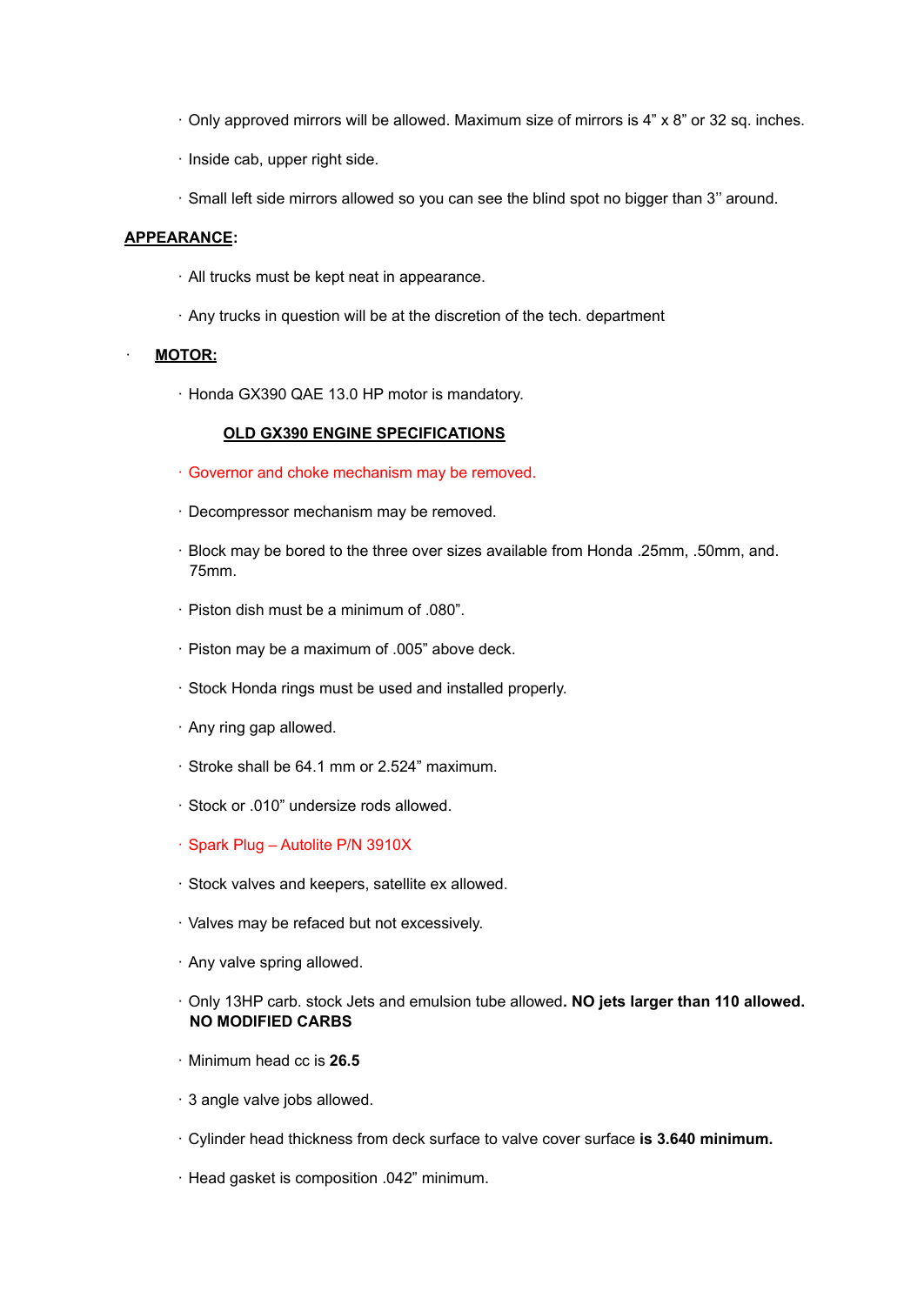- · Any flywheel air gap permitted.
- · Any ignition timing allowed as per the flywheel with 3 deg. offset key.
- · **Carb. throttle bore 1.070" maximum**.
- · **Carb.venturi .833" Max no go**.
- · Any vacuum operated fuel pump is allowed.
- · Any camshaft timing is allowed.
- · No metal removed or added to camshaft.
- · Cam lobe height intake 1.270" minimum 1.290" maximum.
- · Cam lobe height exhaust 1.250" minimum 1.270" maximum.
- · Lashed at factory recommendations maximum life intake valve .313"
- · Lashed at factory recommendations maximum life exhaust valve .290"
- · Camshaft may not have lobe separation angle changed from stock angle.
- · **Any Pump fuel and/or an approved racing fuel allowed. No straight Alcohol, or Methanol allowed** Note: some pump fuel contains 8% alcohol and or pre-approved additives is ok. Track Approved fuel – no additives
- · **1 1/4". Maximum O.D. Header pipe is permitted with a mandatory length of 24" to 32" to the end of pipe measured on the outside of bend.**
- · No porting, no polishing, deburring or machining allowed.
- · Motor seals must be installed in the following places:
- · Crank case cover Cylinder head bolt
- · Rockers, Push rods stock

**NOTE:** All engines must be properly assembled in accordance with Honda shop manuals. OEM / STOCK components ONLY.

# **MOTORS:**

Engines may be built by anyone to accordance to Honda shop manual BUT can only be dyno. tested or sealed by an approved Home Track Builder:

Keith Marshman – 1-519-245-0425 Dave McAdams – 1-519-686-8034 Ryan Custer – 1-519-819-0481 (with a Serial Trace)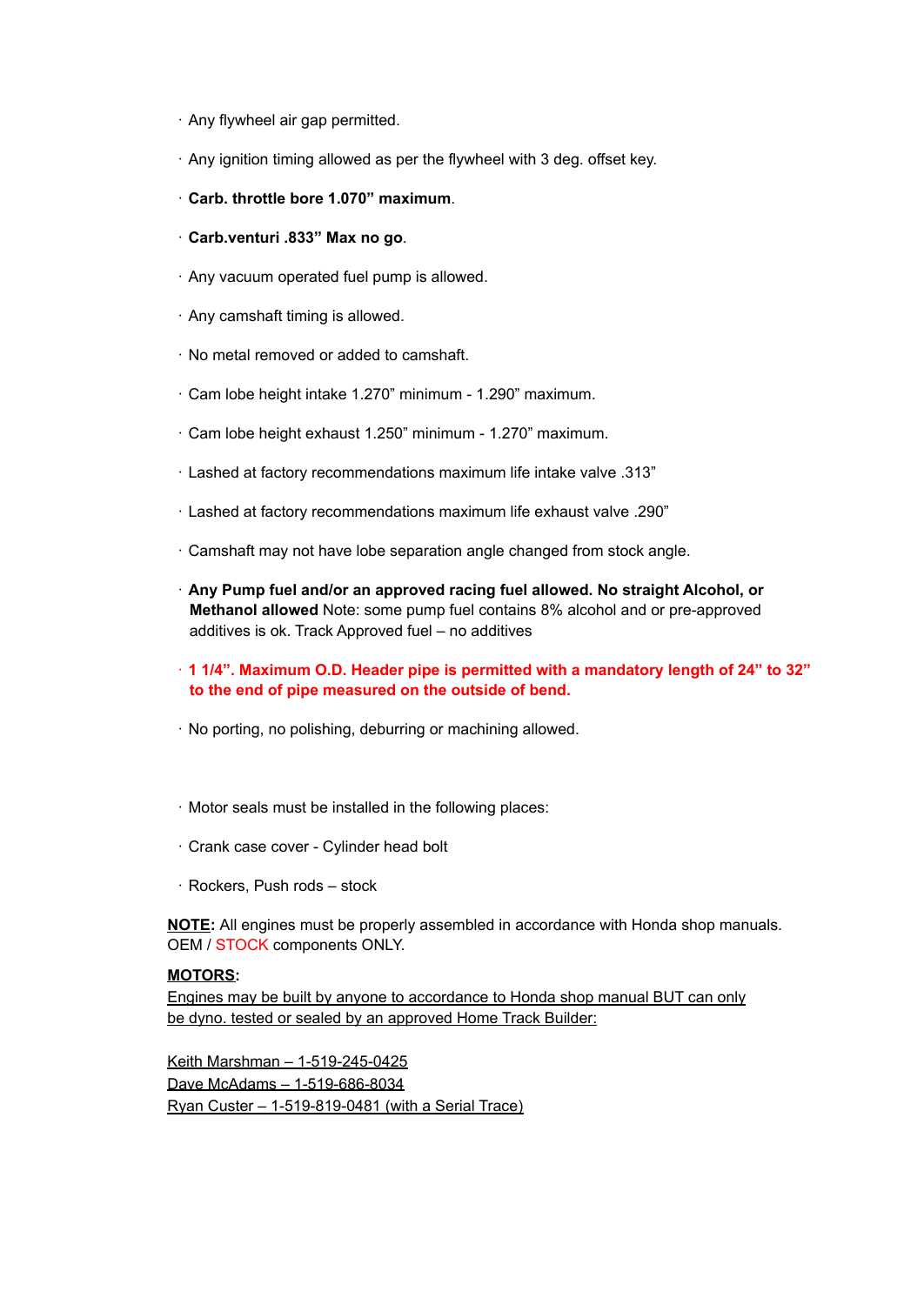Crankcase oil > 4 cycle engine lubricating oil that conforms to SAE or API standards with any additives a sample of oil maybe provided at any time by TECH.

## **NEW GX390VT2 ENGINE RULES:**

- 1. Governor and choke may be removed
- 2. De-compressor must not be removed
- 3. Block may be bored to the 3 honda oversizes
- 4. Piston may be a minimum of .035 below deck
- 5. Piston dish must be a minimum of .080
- 6. Stock Honda rings must be used & installed properly
- 7. Any ring gap allowed
- 8. Stroke shall be a maximum of 64.1mm or 2.524
- 9. Stock or .010 undersize rods allowed
- 10. Spark Plug Autolite P/N 3910X
- 11. Stock 25T valves & keepers, stellite exhaust allowed
- 12. Valves may be refaced but not excessively
- 13. Any valve spring allowed
- **14. 13hp carb.** stock jets & emulsion tube allowed **Max venturi size .833** / **NO JETS LARGER THAN 110 ALLOWED .no modified carbs.**
- 15. Minimum head thickness is 3.728
- 16. Head is a 25Twith minimum CC of 37
- 17. Head gasket is steel approximately .010 thickness
- 18. ZF6 old style coil & flywheel may be used
- 19. ZF6 old style coil & rebroached new flywheel allowed
- 20. Any ignition timing allowed
- 21. Any flywheel to coil air-gap allowed
- 22. Any camshaft to crankshaft timing allowed
- 23. No metal added or removed from camshaft
- 24. Cam lobe height for intake is 1.275-1.290